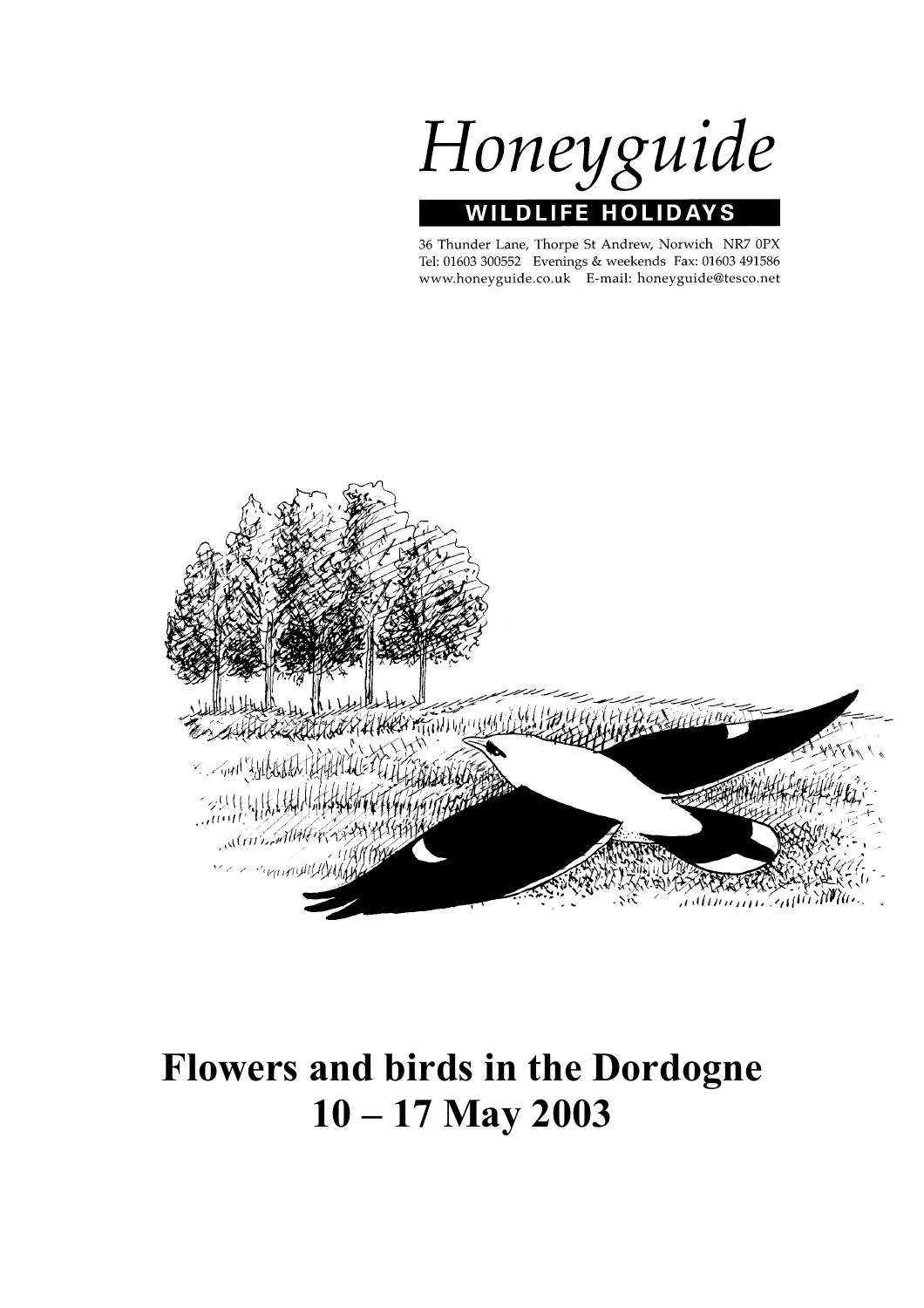# **Flowers and birds in the Dordogne 10 – 17 May 2003**

| <u>i articipants</u>                 |          |
|--------------------------------------|----------|
| Edna Howard                          | London   |
| Kate Dalziel                         | Cornwall |
| Sue Burge<br>Peter Burge             | Oxon     |
| Vic Dowsett<br><b>Brenda Dowsett</b> | Essex    |
| Humphrey Kay<br>Sallie Kay           | Wilts    |
|                                      |          |

Leaders Chris Durdin Norwich Robin and Rachel Hamilton Suffolk

Participants

**Our hosts**: Keith, Cathy and Olivia Parker, Castang, Le Coux-et-Bigaroque, 24220 St Cyprien, Dordogne, France

*Illustrations by Rob Hume, except field cricket by Maureen Gibson. Front cover: golden oriole* Report written by Rachel Hamilton.

This holiday, as for every Honeyguide holiday, also puts something into conservation in our host country by way of a contribution to the wildlife that we enjoyed. The conservation contribution this year of £25 per person from the Dordogne was supplemented by two groups in the Camargue groups and one in the French Pyrenees, leading to a total of £1050 given to La Ligue pour la Protection des Oiseaux (LPO, the French Bird Protection League).

This brings the total given to LPO to £6,925 since 1991, and to various conservation projects in Europe to £29,800. A thank-you letter from LPO is at the end of this report.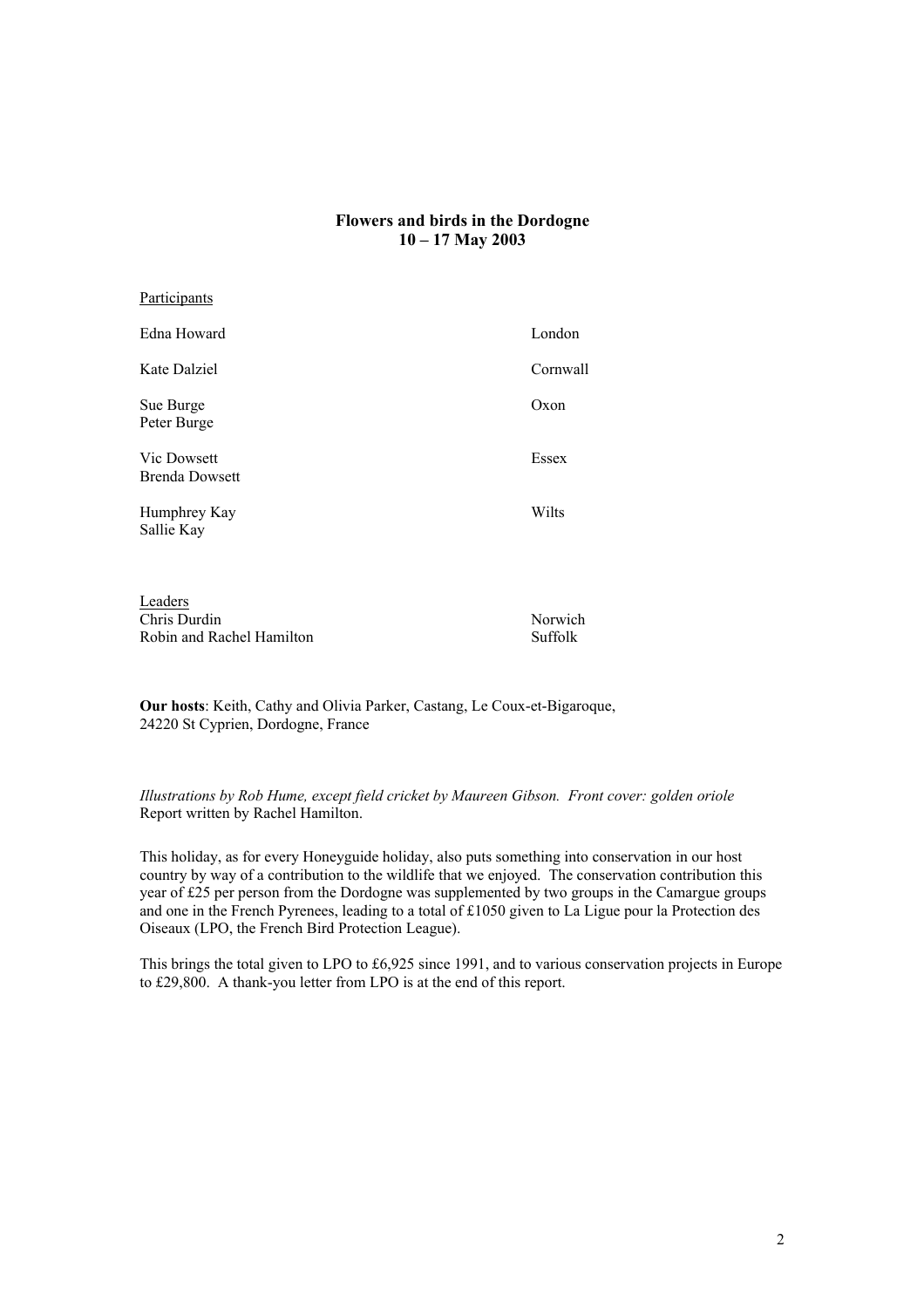# **Flowers and Birds in the Dordogne, 10-17 May 2003**

#### *Saturday May 10: Arrival and Castang*

A happy band of new and old friends gathered, on a warm, bright, early summer's morning in the modern, international bustle of Stansted airport. The flight gave us clear, exciting views of the French coast and landscape and the magic of the French countryside was upon us immediately as we landed. Bergerac's tiny airport with its sea of dog-daisies and wheeling black kites was a delightful contrast to the one we had left.

Gilles was our driver, guide, mentor and entertainer throughout the week. He gathered us up, heaved huge cases effortlessly into the bus, and then regaled us with information of local interest: geology, agriculture, the villages we passed and the history of the Dordogne river navigation, on our hour's journey to Castang. There were many more black kites to be seen – a common bird all through the week – grey heron, mute swans, yellow-legged gulls and mallard on the river, an entertaining language confusion between gannets and cormorants (the cormorants won) and spectacular sweeps of water crowfoot in flower in the shallow, stony reaches. To Gilles's amazement, we admired the brilliant blue patches of meadow clary in the fields and on the verges. It is regarded as a weed (*une mauvaise herbe*) by the local farmers, and cut down mercilessly. So we were all delighted and amused, on our arrival at Castang, to see that large clumps of meadow clary had been carefully protected for us to enjoy along with the pyramidal orchids standing proudly among them.

Our welcome at Castang was wonderful; Cathy and Keith, with their daughter Olivia, greeted us with such warmth, and the beauty of the Castang buildings and their setting gave us all an immediate sense of comfort and relaxation. It was lunchtime and our first taste of Cathy's cooking: homemade soup and a table piled high with pâtés and quiches, pastas and taboulés, breads and salads. And a plentiful supply of the house wines, local, light, mellow and fruity, entirely suited to the occasion.

The meadows drop gently away below the house and our first excursion was to explore these. It was Saturday, so Olivia was able to join us and help to search out some delights for us. Not only were the meadows full of meadow clary, but the magnificent displays of orchids were breathtaking in the long

grass. Pyramidal orchids, with their bright pink heads, were the most common and widespread but we found clumps of bee orchids and the delicately shaded burnt-tip orchids and, farther down the hill as the ground became damper, there were patches of green-winged orchids and a number of lax-flowered orchids with their striking purple flowers. These meadows were later to be cut for hay and the many grass species were enriched by tassel hyacinths, yellow rattle, pepper saxifrage and by swathes of lady's bedstraw, hedge bedstraw, field scabious and knapweed. Insects were plentiful too: bush crickets and field crickets (*pictured*, *right*), 5-spot burnet, latticed heath, clouded buff and speckled yellow moths, Glanville fritillaries and, thanks to an energetic sprint by Humphrey, a fine scarce swallowtail butterfly.



 As we neared the bottom of the hill, a hare started up from its form and shot away to hide elsewhere. We felt the warmth of the bare shape left by its body among the grassy tussocks. A few moments later, quite by chance, we came upon a tiny fallow fawn, lying motionless in the grass, its huge eyes gazing warily at our intrusion. We enjoyed it for the briefest of moments and then moved quickly away so as to cause it as little disturbance as possible; it was a magical moment that we shall all remember, especially Edna who looked back upon it as so special that it was the highlight of her week. Throughout our walk we were regaled by the songs of blackcap and cirl bunting, the constant 'dzip dzip dzip' of fan-tailed warblers and snatches of nightingale song. Swallows were feeding over the meadows and we had excellent views of cirl bunting and, on a perch beside the drive, a red-backed shrike that became very familiar to us as the week went by. Olivia disappeared a few minutes before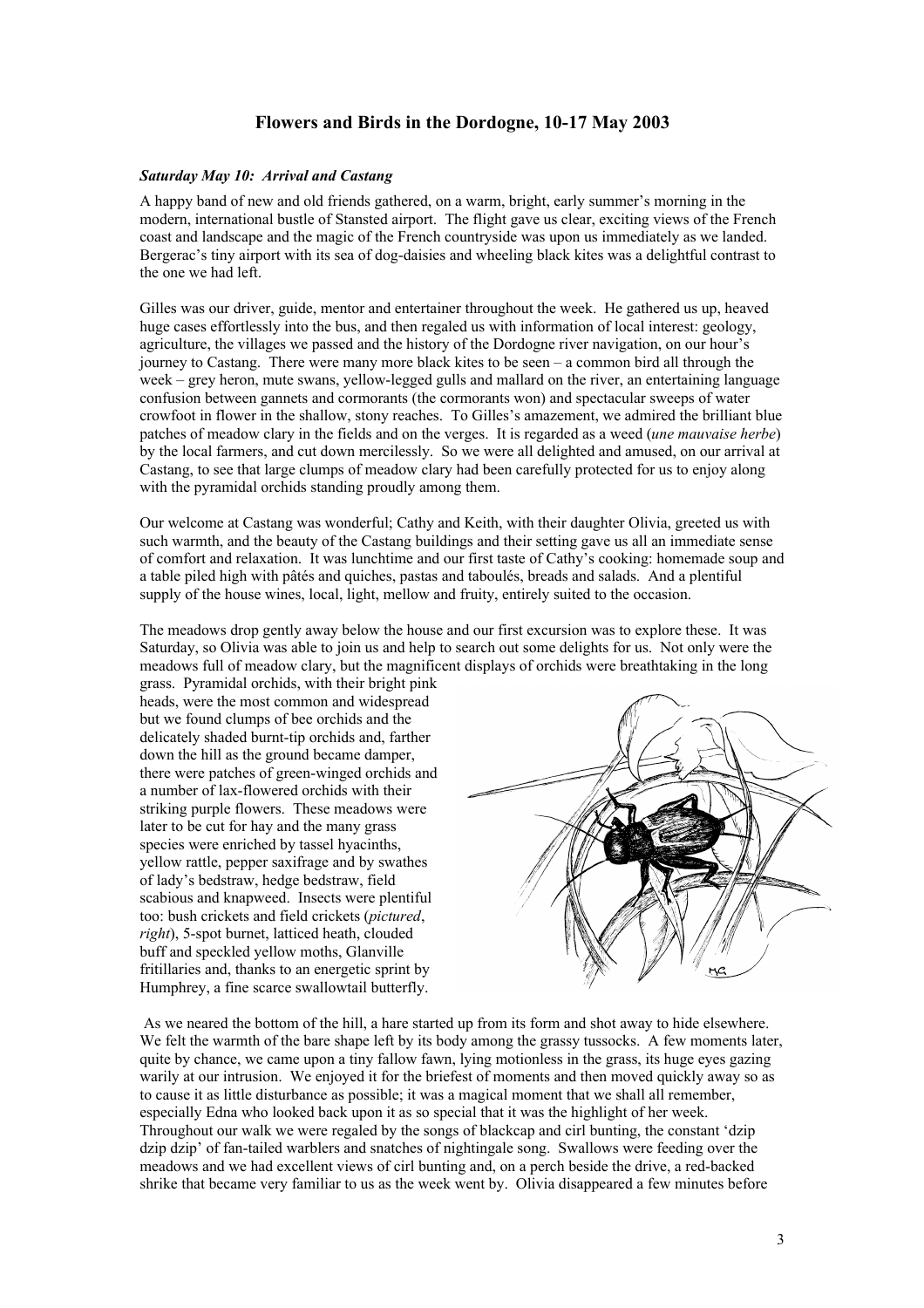we arrived back at the house and reappeared with a brimming bowl of deliciously sweet scarlet cherries freshly picked from a tree in the garden. We stopped by the path to admire the ferns growing in the garden wall, the aptly named rusty back and hart's tongue ferns. Then it was time for an aperitif on the terrace before the first of Cathy's amazing five-course dinners: homemade pumpkin soup followed by an omelette, then deliciously cooked, succulent beef with a dish of French beans to follow. We were presented with a wonderfully varied selection of local cheeses and finally, a pear and chocolate gateau. There were teas, coffees and a selection of tisanes and, of course, a plentiful supply of red and white wine. We trooped contentedly to bed to a chorus of crickets and midwife toads.

### *Sunday May 11: Around Castang – Lagrave and Coux*

There were some enthusiastic early risers so an optional before-breakfast walk, with special emphasis on birds, became the pattern. The rendezvous point on that first day was the walnut tree at the top of the drive, to the dismay of a hard-working pair of parent bluetits. We quickly moved off and spent a few minutes watching a fine male melodious warbler singing from a regular song perch on the top of the hedge. The slight mist in the morning air gave a resonance to the hoopoe calling from nearby in the wood. We followed it as it flew ahead of us, though we didn't manage to see it. There were white wagtails and swallows to be seen around the farm buildings, spotted flycatchers feeding from wires, a blackcap singing and, while we stood in the wood, watching in the hope that a brilliantly eloquent nightingale would show itself, we were able to follow the antics of a red squirrel, scampering among the treetops.

We passed Keith on the 'bread run' to the village for fresh *boulangerie* for the day, and returned to the house for a welcome breakfast of homemade jams, an assortment of fresh bread and croissants, tea, coffee, fruit and juices.



After breakfast, we set off on a circular walk which took us around Castang up through the tiny hamlet of Lagrave, and back to Castang for lunch. We were able to show everyone the obliging melodious warbler, still singing from his hedgerow vantage point. The hoopoe was still calling and this time had set up a duet with a cuckoo echoing in harmony through the trees. We paused beside the little vineyard above the house to watch a black redstart (*left*), a stonechat and a woodlark, all obligingly taking advantage of the posts supporting the vines. The vineyard is well tended but, under the vines, the arable weeds were flourishing: changing forget-menot, pale flax, cut-leaved cranesbill, parsley piert and blue pimpernel. The

soil is dry and free-draining and, on the hill slopes, calcareous, with patches of the lemon yellow mouse-ear hawkweed, wild clematis (old man's beard), wild madder and wayfaring tree. The hills are capped by sands from which the lime has leached out so bracken thrives in the hedgerows with clumps of sweet chestnut on the hilltops. We could hear an astonishing chorus of frogs coming from the far corner of a lush green field and, where the soil was more fertile, the hedgerow flowers became more striking: clumps of colourful forage vetch, the delightful and delicate brown vetch, cranesbills (longstalked cranesbill, little Robin and herb Robert) and dwarf elder.

Lagrave is a lovely hamlet built of the local honey-coloured limestone, with an intricate arrangement of houses and cottages, fascinatingly complicated roofs and beautiful views. We stopped to explore the recently renovated communal bread oven and the village pond where a water frog was 'playing dead', but allowed us to have a good look at it before it dived out of sight. Its small size and its apparently extremely long legs suggest that it was probably a pool frog but the water frogs are a notoriously difficult group. The village roofs and trees are home to numbers of swallows, black redstarts and serins and we had an excellent view of a cirl bunting singing from the branch of a magnificent tulip tree. We compared white and bladder campions in a meadow beside the road and examined the local hogweed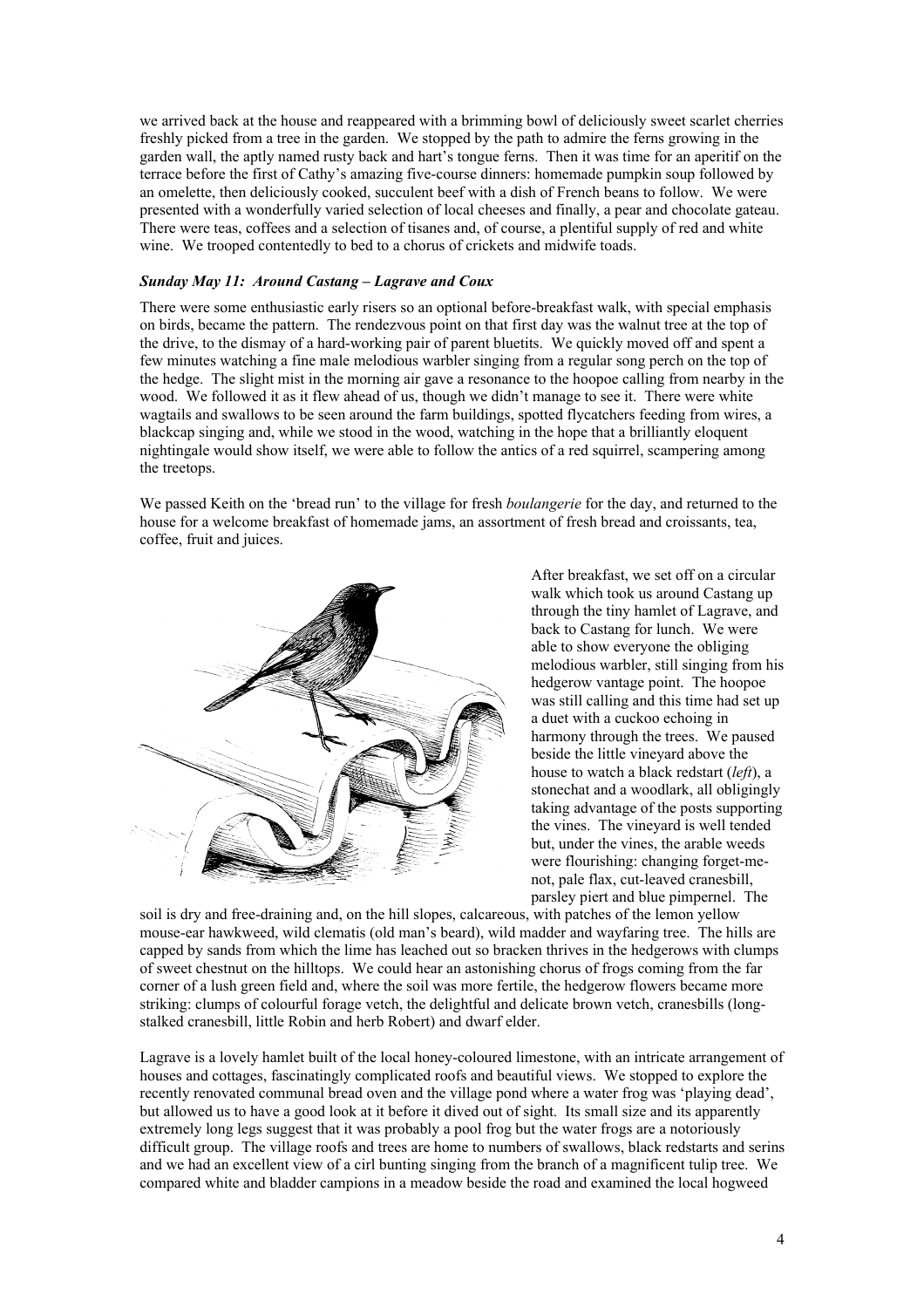flowers; they are slightly greenish in colour, have a rather different petal shape and belong to a different subspecies, *Heracleum sphondylium* ssp. *sibiricum,* from the one at home. As we returned past the bottom of the Castang meadows we were able to watch a fan-tailed warbler unusually well in the morning light, enjoy the antics of a colony of peacock butterfly caterpillars on some nettles and admire a beautiful specimen of lady orchid flowering on the roadside.

After another excellent lunch our excursion took us, again on foot, down towards the Dordogne river, through the village of Le Coux et Bigaroque. At first we retraced our steps of the morning, again watching the woodlark in the vineyard. Then we turned steeply downhill through rich woodland of downy and sessile oaks, field maple and coppiced hazel. Ferns were much in evidence, especially hart's tongue and polypody. Bonelli's warblers and short-toed treecreepers tantalised us with their songs and calls but resolutely refused to show themselves. As we emerged from the wood onto a farm track we were rewarded by the first sighting of the week of a hoopoe as it flew across the valley and we watched the activities of a pair of turtle doves calling and flying to and fro among the clumps of trees while a black kite soared over the woods behind us.

A main road passes through Coux, but even so, there was plenty to see, with particularly good views of serins and black redstarts. We quickly left the village though, and followed a farm track across the floodplain down to the river. The light alluvial soil is very fertile and we passed fields of luscious looking asparagus and kiwi fruit and watched a jay hunting through a well-grown poplar plantation. There is a little beach and picnic area beside the river and Olivia was able to show us a remarkable outdoor mural that she and other classmates from her school had painted, depicting all the fish species for which the Dordogne is so famous. We sat by the river for a little rest, watching white wagtails and swallows on the river and black kites soaring above. Then it came on to rain – the only rain of the week – and we headed for home. Some of us warmly welcomed the timely arrival of Keith with the car and an offer of a lift home. The more energetic found another route up through the wood, but the rain soon stopped and we all assembled for drinks on the terrace. Cathy had excelled herself again with another delicious dinner. This time we started with a vegetable soup followed by melon; then came baked salmon served with a wonderful creamy sorrel sauce and followed by a dish of deliciously roasted potatoes with herbs. The cheese board came next and then a walnut gateau with our choices of coffees and infusions – and wine of course.

The midwife toads were in such good voice after dinner that some of us decided to follow their calls in the moonlight and we tracked them down to the garden of one of the houses in Lagrave. We wondered whether their relentless bell-like chorus was as welcome to the locals as it was to this visiting group of intrigued naturalists!

# *Monday May 12: Woodland Walk and Limeuil*

After the first morning the meeting point for the early walk was relocated to under the cherry tree. That meant that the early arrivals could feast on fresh cherries while they waited and we could watch the conscientious blue tit parents from further afield. We took the track towards Lagrave, giving us a chance to compare two fine examples of small- and largeleaved lime, just coming into fruit. The hoopoe (*right*) was calling again as we walked along the track. A chance encounter with the owner of the midwife toad garden enabled us to negotiate a visit for later in the week. We turned uphill in Lagrave, retracing our steps of the previous day and enjoyed watching the swallows and serins in the village gardens.



A delicious breakfast again, this time was followed by a very effective system of assembling our own packed lunches from an assortment of meats and pâtés, quiches and salads laid out in the kitchen, then packed up in named boxes and transported for us in Gilles's bus.

This morning's walk was a circuit on quiet country lanes through an area of open limestone woodland. The excitement began immediately as we piled out of the bus and realised that Gilles had missed parking on a clump of fly orchids by only a few feet. We donned sunhats and walked up the lane past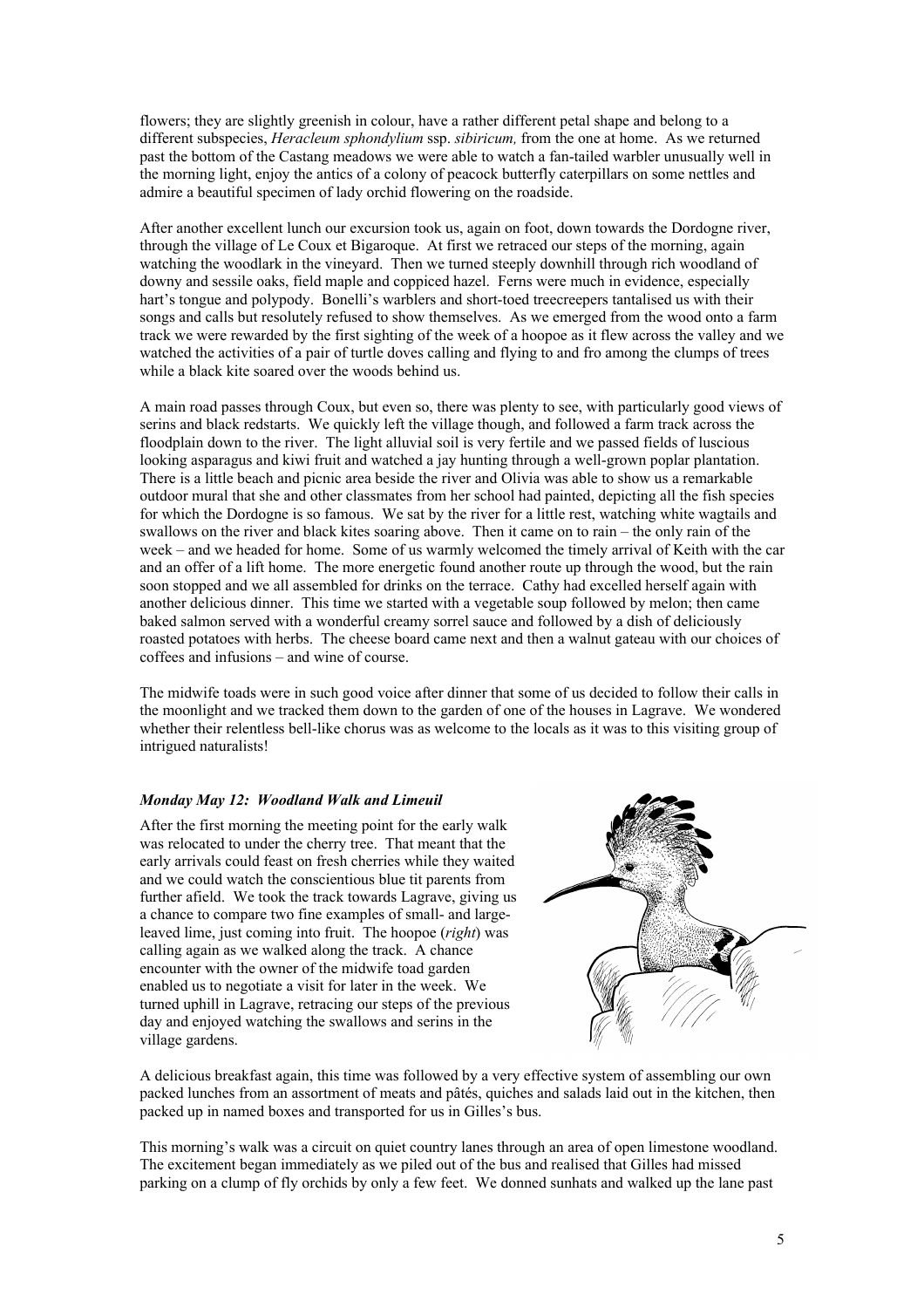sunny banks covered in lime-loving plants such as chalk milkwort, dropwort, rockroses and the much less familiar, but very pretty, fumana. For comparison, there was also common milkwort close by on some more fertile soil. In a meadow beside the road we admired the strange flight of the ascalaphids – like heavy-duty, fierce lacewings, a scarce swallowtail butterfly and, thanks to another athletic dash with a butterfly net, this time by Chris, a large copper. We watched its brilliant colours disappear along the stream wondering how far it would have to go to find its food plant, the great water dock, of which there was none to be seen. Another brilliant colour caught our eyes – the vivid green of a rose chafer perched high on a hawthorn bush. Excursions up the hillside, a little distance from the road, were fruitful for orchids: lady orchids, woodcock orchids and twayblades, and the highly poisonous swallow-wort. The lane was lined by spindle bushes and field maple, honeysuckle and old man's beard. There were the leaves of both cowslip and oxlip together for comparison and damp ditches with rushes, black bog rush and meadowsweet. Halfway round the walk the view opened out to the left into a beautiful flower-rich meadow on dry, stony soil. The display of tongue orchids here was breathtaking and we lingered, finding violet limodore, field gladiolus and fairy flax among the variety of sedges and grasses. The butterflies were much in evidence: black-veined white, Adonis blue, clouded yellow, among many others. In a tiny hamlet on the homeward leg of the walk, we paused for a welcome rest and leisure to watch a pair of short-toed treecreepers in a garden, cavorting over the roofs and trees. The group stretched out after that, some people finding the strange, saprophytic bird's nest orchid in its characteristic habitat, under coppiced hazel, and others finding some fine spikes of man orchid in a roadside meadow.

Gilles drove us, and our lunches, down into Limeuil where we ate our picnic under the trees overlooking the confluence of the rivers Dordogne and Vézère. Sand martins, house martins and swallows skimmed over the rushing water and we ate our lunches to the constant tinkling of goldfinches above us and shared them with a tree sparrow mingling with the chaffinches, greenfinches and house sparrows hopping around us. What could be more special than the loos in the village that had tree sparrows nesting in the roof above the doorway?

The ancient little town of Limeuil has played an important part many times during the history of the Périgord because of its extraordinarily valuable strategic position high above the confluence of these two great rivers. After lunch, Gilles drove us again, this time up to the top of the hill, where he dropped us off to let us explore the village, following the gently winding descent. The streets are narrow, with high, tightly packed houses, opening from time to time into squares with churches or prettily decorated municipal buildings. There are beautiful views out over the valley and from the parapet we watched tobacco being planted in the rich floodplain far below. The sand martins nest in holes in the stonework and, under the archway at the bottom, the heights of some of the Dordogne's most massive floods are marked in the stone. We had a welcome drink and ice cream at a café by the river before returning to the coach and heading for home.

After the homemade tomato soup and a goats' cheese salad, the centre point of tonight's dinner was delicious braised guinea-fowl with courgettes, followed by bowls of local strawberries and cream.

#### *Tuesday May 13: Le Bugue and The Cave Walk*

The pre-breakfast cherry-feasters headed towards Lagrave again on a misty early walk. Though we had heard song thrushes several times earlier in the week, we had not seen any but Vic spotted one at last, feeding around the fruit trees in the Castang garden. As the sun came through the mist, a cirl bunting sang for us from the top of a cherry tree and enabled everyone to see his striking facial markings at leisure and in good light. In Lagrave, we turned downhill this time, seeing fan-tailed warblers again and green- and goldfinches in the treetops. Kate, Peter and Robin caught a tantalising glimpse of a golden oriole as we walked up the drive to Castang.

Tuesday is market day in Le Bugue and no visit to France is complete without a visit to a market! Gilles dropped us all in the town centre and we divided into two groups: the inveterate marketers and the energetic naturalists. The latter group took a lane leading steeply up from the town towards the Grotte Bara-Bahau. A wooded hillside rose up on one side and on the other, fell sharply away to a magnificent view over the town and the valley below. Bonelli's warblers were singing in the trees and there were some good orchids: fly orchids on the way up and a fine woodcock orchid outside the cave.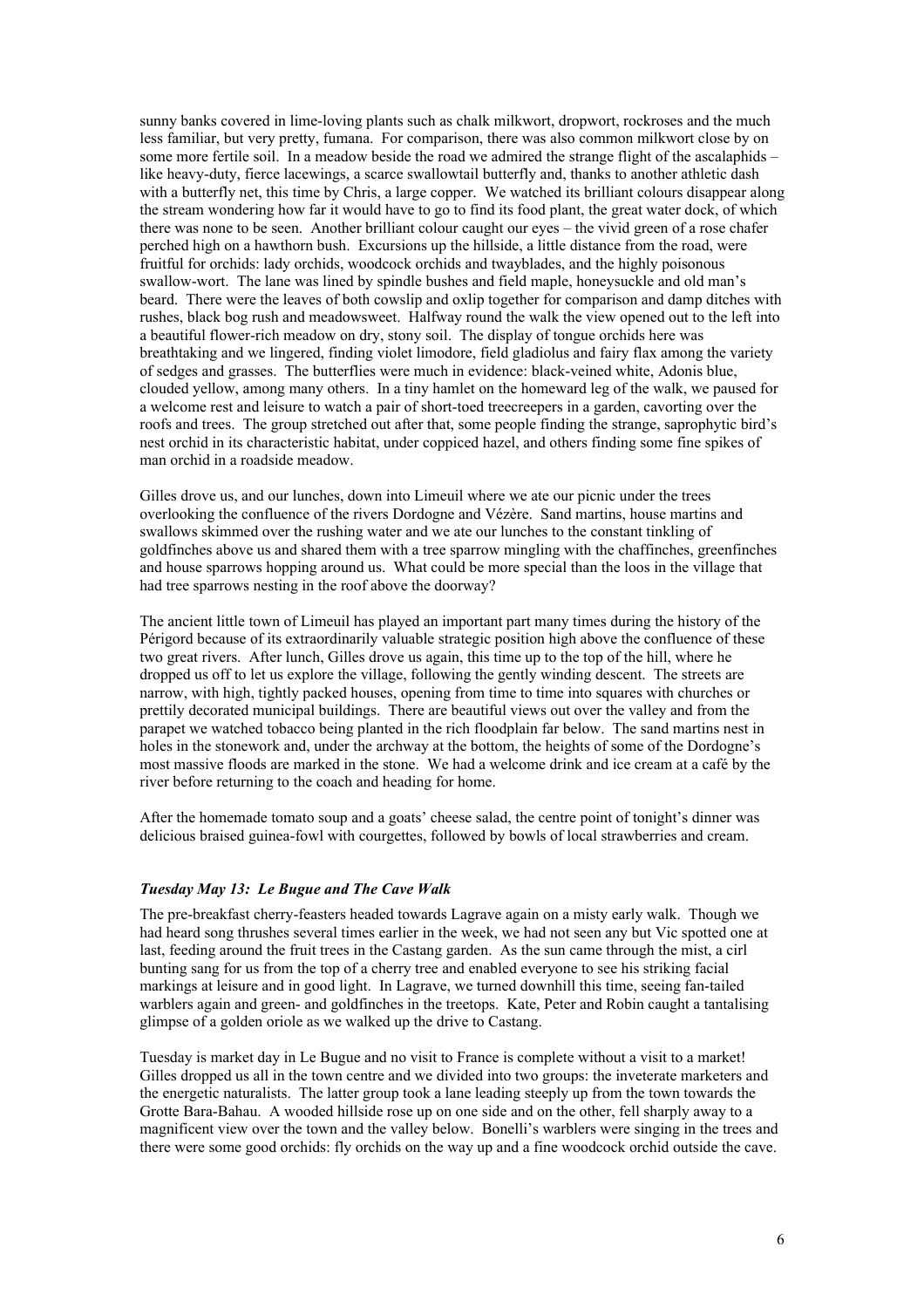The excellent bustling market and adjacent shops, selling a mix of local produce, clothes, household goods and temptations for tourists enabled everyone to stock up with postcards, maps and presents for home, mementos of the holiday and a few forgotten essentials. The groups rejoined, shared experiences and took the riverside path – passing more sand martin nest holes in the river walls – to the rendezvous with Gilles, the coach and lunch. We watched moorhens and mallard, white and grey wagtails beside the river and sampled fresh strawberries from the market.

A short drive took us to the start of the afternoon's walk, through open woodland and dry, stony fields to the famous crystal cave, the Gouffre de Proumeyssac. The coach dropped us at a little quarry beneath a steep limestone slope and here we saw more of the beautiful limestone vegetation, adding the pretty blue globularia, and delicately veined Pyrenean flax, wild thymes and yellow-wort to the list of characteristic lime-lovers from yesterday's walk. Woodcock orchids were in fine flower here and we wondered at the association with woodcock, which is maintained in the scientific name, *Ophrys scolopax* as well as the English. (*Scolopax* is the scientific name for the bird.) Bonelli's warblers were singing in the trees and we examined the remains of a great tit nest in a mail box, discovered in occupation by last year's group.

The plateau at the top of the hill was exposed and the grassland was parched so that the lusher vegetation in the shelter of the scrubby bushes of sweetbriar and St Lucie's cherry was notable. It was there that we found long-lipped serapias, ivy broomrape and spiked star-of-Bethlehem. The edge of the wood and the meadow were alive with butterflies: orange tip, brimstone, comma, clouded yellow, heath and meadow fritillaries. Some of the group saw a southern white admiral, and others a green hairstreak. The meadow flowers were amazing. Among the grasses we discovered horseshoe and scorpion vetches, tongue orchids and, a real highlight, a mass of the charming and anything-but-aptlynamed sombre bee orchid.

It was a short walk from the meadow to the cave entrance, well equipped with the 'necessary facilities'. We pondered over the idea of descending into the cave in a basket, the only access until relatively recently. Then several of the group opted for the official tour, leaving the others to cups of tea and ice creams in the sunshine. We learned that the cave entrance is home to a substantial colony of pipistrelle bats and saw the phenomenal crystal structures of the cave, illuminated and 'interpreted' for the visitor.

Out in the sunshine again, we explored the woodland a little, finding several wild service trees, aspen and sweet chestnut. High in the treetops we could hear firecrests calling and caught the occasional frustrating glimpse. Knowing the bird's fascination with rivals though, Robin played a recording of the song and we were quickly rewarded as its shyness was suppressed in its curiosity to investigate the 'intruder'. Everyone had wonderful views of the tiny bird flitting in the low branches just above our heads and calling.

Gilles was waiting for us at the top of the hill and we followed a beautiful cross-country route back to Castang. Dinner tonight was as wonderful as ever; homemade spinach soup, smoked salmon, lamb cutlets and flageolet beans, cheese and French apple flan! Kate and Rachel were displaying the earrings they had bought in the market!

#### *Wednesday May 14: Two Views Walk, Berbiguières and Beynac*

Flushed with our success with the firecrest we decided, before breakfast, to see if the same technique would work for golden orioles. We set off down the drive to a vantage point overlooking the woodland where they had been seen and heard, but no matter how much we played their songs and calls to them, they showed no interest. We contented ourselves with good views of the red-backed shrike and the singing of the nightingale, blackcap and melodious warbler in the woods above us.

After breakfast we headed in the coach for the village of Berbiguières. This is the beginning of a route that has come to be known as the Two Views Walk following as it does the ridge, called Le Cap del Pech, within a loop in the Dordogne, giving spectacular views out over the Dordogne valley to both the southwest and the northeast. The coach dropped us in the village and our first challenge soon appeared, with very curious, obviously ornithological noises coming from a copse on the hillside. They turned out in the end to be guinea-fowl, rather more prosaic than some of the suggestions that were put forward at the time! We had excellent views of a pair of stonechats on the hedgerow bushes. The walk took us up through woodland with great spotted woodpecker calling and Bonelli's warbler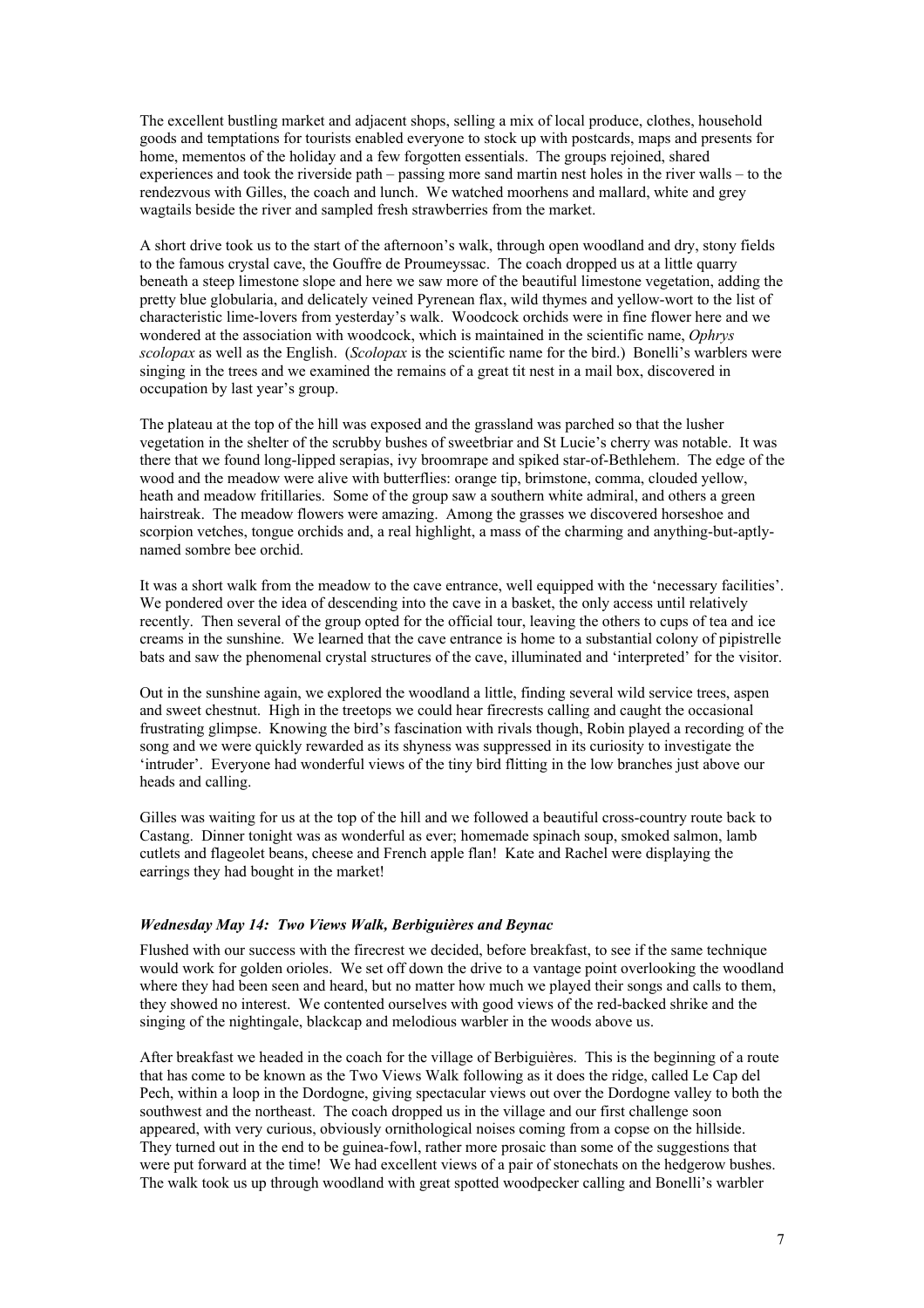and blackcap singing, and then opened onto a track hedged with not only field maple but also the similar, more southern, Montpellier maple, together with wayfaring tree, wild privet, honeysuckle, wild rose and St Lucie's cherry. We came to an astonishingly diverse area of rough grassland with an almost overwhelming number of species of butterflies: several fritillaries, Adonis blues and blackveined white among others and spectacular patches of orchids, especially pyramidal and bee vying with colourful clumps of other meadow flowers.

We settled ourselves in a shady meadow to wait for Keith and Olivia to arrive in the car with our lunch. It was very warm and no one was in a hurry to rush about so, under Rachel's 'tuition', we had a look at the dozen or so different grasses that were growing around us. After lunch, we followed the ridge walk as far as the water tower, diverting from time to time to one side or the other. There was a patch of huge limodores among the juniper scrub, some butterfly orchids and a little arable field with ground pine, a pretty little flower related to bugle. The path back to the village drops steeply and where it is clearly subject to severe erosion during wet weather, it took us through a deep gully flanked by soft shield fern.

We had a leisurely look at the beautiful village of Berbiguières, admiring the church and the well-kept and prolific vegetable gardens, the swallows and swifts and the first dunnock of the week. We watched a number of black kites circling over the hillside as we drove away, heading farther up the Dordogne to Beynac.

Beynac is another strategically placed fortified medieval town, this time high above a great loop in the river. It is very beautiful, but now geared towards the tourism industry. Nevertheless, those who elected to climb the steep path up through the town were rewarded with lovely views and some interesting wildlife. The swallows, swifts and black redstarts were much in evidence, there were jackdaws on the cliffs, a few crag martins about, there were grey herons flapping lazily along the river and we caught a glimpse of a coypu swimming in a lagoon beyond the river. There was some stylish shopping to be done too, for anyone in the mood, and Sue stocked up on some family Christmas presents.

We all assembled in a riverside café to relax over a drink and an ice cream, but the bird-watchers, especially Chris, were alert and a few alpine swifts among the common swifts and a distant short-toed eagle rounded off the afternoon beautifully.

There was homemade leek and potato soup to come home to, followed by a delicate layered crab and egg pâté. Then we had chicken in tarragon sauce with cauliflower followed by a chocolate vacherin. A little challenge was implicit in the report of the first Honeyguide visit to Castang. Could we think of a song about a bird beginning with every letter of the alphabet? Well, of course we could, and very enterprising and entertaining were some of the renditions!

It was not bedtime yet and the day's natural history was not over. Armed with torches, we set off along the path to Lagrave. Madame was expecting us and she took us round into her back garden where, in cracks in the walls and in holes under the paving, following the carillon in the torchlight we were able to pick out several pairs of midwife toads. It was a first for everyone and we were completely enchanted by the little animals. Many of the males were, as is characteristic, and gives them their name, carrying eggs on their backs. They showed little concern for us and carried on calling to each other and creeping about. We were delighted to see that Madame was clearly very fond of them despite the racket! It was unforgettable for us all!

### *Thursday May 15: Gorge d'Enfer, Font de Gaume and Roque St Cristophe*

For the early-risers we took a longer walk than usual, southwest towards the chateau of Cazenac. We watched a young male black redstart, still not in full adult plumage and so confusingly similar to a female, learning to sing. He repeated his little figure over and over again, never getting it quite right. Returning up the drive towards Castang we were rewarded at last by the sight we had hoped for – golden orioles flashing through the treetops below us and this time giving all of us a brief but excellent view.

The only other visitors at Castang during the week we were there were a very charming German couple on a 'normal' holiday. They accepted the mildly eccentric behaviour of our group with great amiability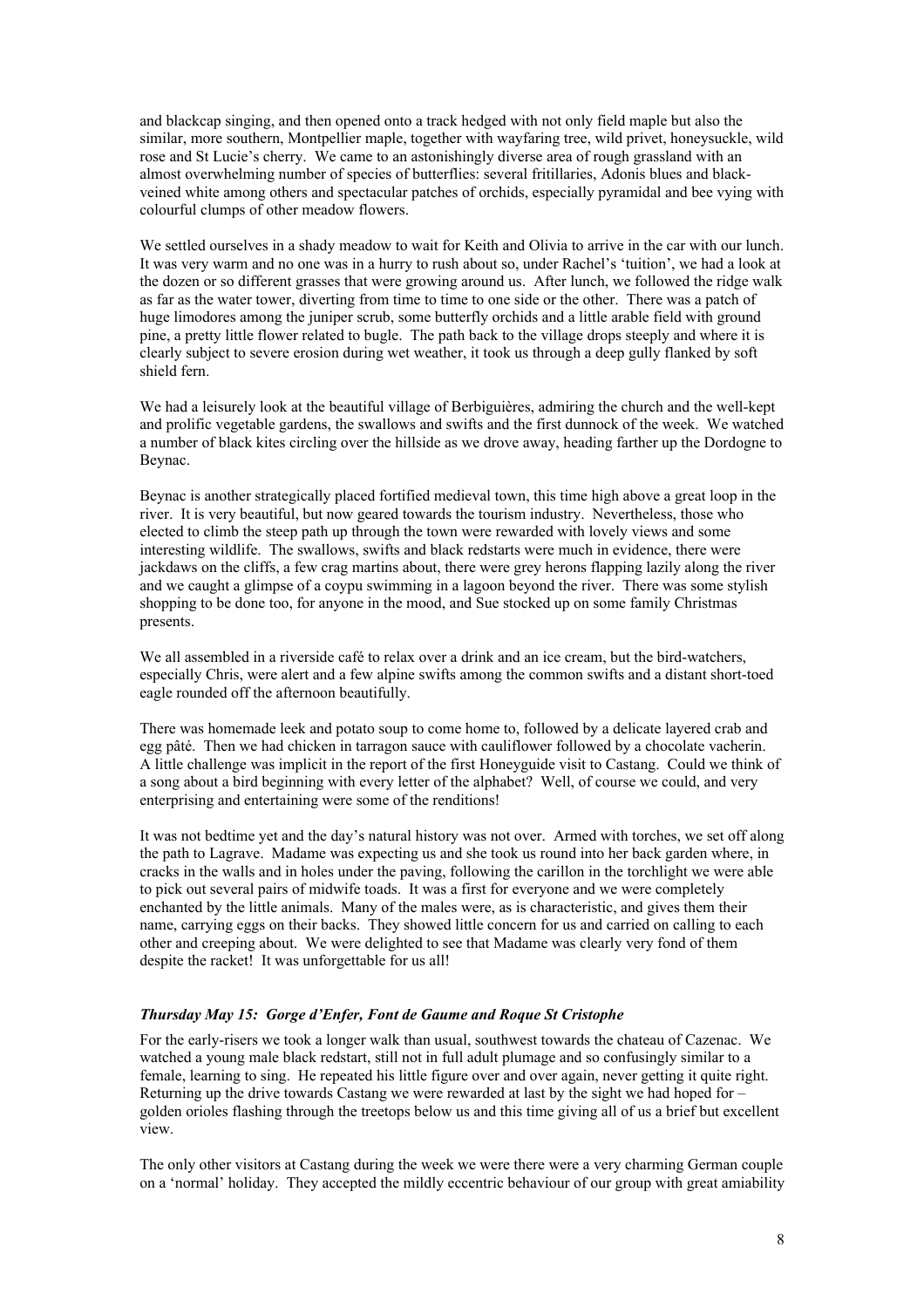and we were very glad to be able to compensate them a little by inviting them to join us for our visit to the caves at Font de Gaume near Les Eyzies on the Vézère. Advanced booking is essential now and numbers are strictly limited but we had two spare places. Our visit was scheduled for 1.30 pm so our plans for the morning were to explore a little valley not too far from the caves.

The valley follows a little brook up to the Gorge d'Enfer. It is a 'refuge LPO' site and access was restricted when we were there; they were preparing to re-open formally later in the season but were very happy to let us explore the area on our own. For the first part of the walk, the path wound prettily up through damp meadows beside the brook, with rushes and sedges and patches of willowherb and brooklime. We had an excellent view of a Cetti's warbler singing from a willow tree. Above the meadows, the stream was dammed to form a small lake with carp and dragonflies. Here, the cliffs soared above us and were cut away under an enormous overhang, or *abri,* the Abri du Poisson*.* This, we discovered, was renowned as the largest *abri* in the Dordogne region and was known to have been used as a shelter in prehistoric times. There were scratchings on the rocks that we were not able to interpret, but it gave us all a tremendous sense of antiquity. Some of the rock strata were clearly more porous than others and the damp seepage lines were supporting seams of maidenhair fern festooned from the roof.

It was hard to tear Brenda away from the *abri* with its strong sense of 'atmosphere' but the path drew us on upwards, through coppiced woodland, with wood sanicle and stinking hellebore. In pools of sunlight, we found several clumps of bird's nest orchid. Time did not allow us to complete the walk up to the top so we retraced our steps and rejoined Gilles for an early lunch. Even the lunch-stop was noteworthy – from a rocky lay-by by the river, with perilous ladders leading to troglodyte caves high above us, we had excellent views of crag martins and a short-toed eagle.

We met our German friends at Font de Gaume at 1.00 pm ready for our 1.30 pm tour. As we climbed the steep path up to the cave entrance we were delighted by the wealth of flowers on the rocky hillside and resolved to spend a few minutes looking at them on the way down. The Font de Gaume caves are rich in polychrome paintings and engravings, mainly from the Magdalenian period, some 14,000 years BC. Because of the damage caused by exposure, these are the only caves in France where it is still possible for the public to see this polychrome painting technique. The majority of the 200 or more figures are of bison but there are mammoths, horses and reindeer too. We were all captivated by the famous figure of a male reindeer licking a kneeling female. Our English-speaking guide was extremely well informed and sensitive; we were all very moved by the experience and felt extremely privileged to be able to visit the caves, as they must surely be closed to the public in the not-too-distant-future, for their own preservation.

Out in the sunlight again, we had leisure to look at the landscape around us. The cave entrance is high on a limestone cliff with limestone rocks and scree all around. The vegetation here is typical of the limestone *causses* of the area and it was the most extensive we had seen. Holm oak, Montpellier maple and Cornelian cherry grow out of unpromising rock crevices and the sparse ground flora is adapted to severe drought conditions – leaves are tiny, or hairy, or silvery, to reduce water loss. We saw wild thymes and rockroses, including the white rockrose, lavender, *Helichrysum* and the beautiful silverleaved convolvulus. A 'good shout' from Kate enabled most people to see a peregrine in flight (*right*) as we walked down the path and there were holly blue butterflies, flitting among the flowers and sunning themselves on the stones.

We drove on a few miles up the Vézère to Roque St Cristophe, a highly developed troglodyte village, now made safe for visitors. We didn't visit the caves, however, but paused under the cliffs to enjoy the breeding colony of crag martins. We watched them as they swooped again and again up to their nests in crevices in the rock. House martins were there too, their nests, plaster excrescences on the cliff face. Jackdaws were calling and nesting in the cliffs and several of the group had a good view of a raven. Then we were attracted by screeching above us on the cliff top and there, perched clearly in a branch in a small tree directly above us was one of the great sights of the week, a peregrine. We watched, and photographed, the bird for many minutes as it showed no sign of leaving – truly memorable.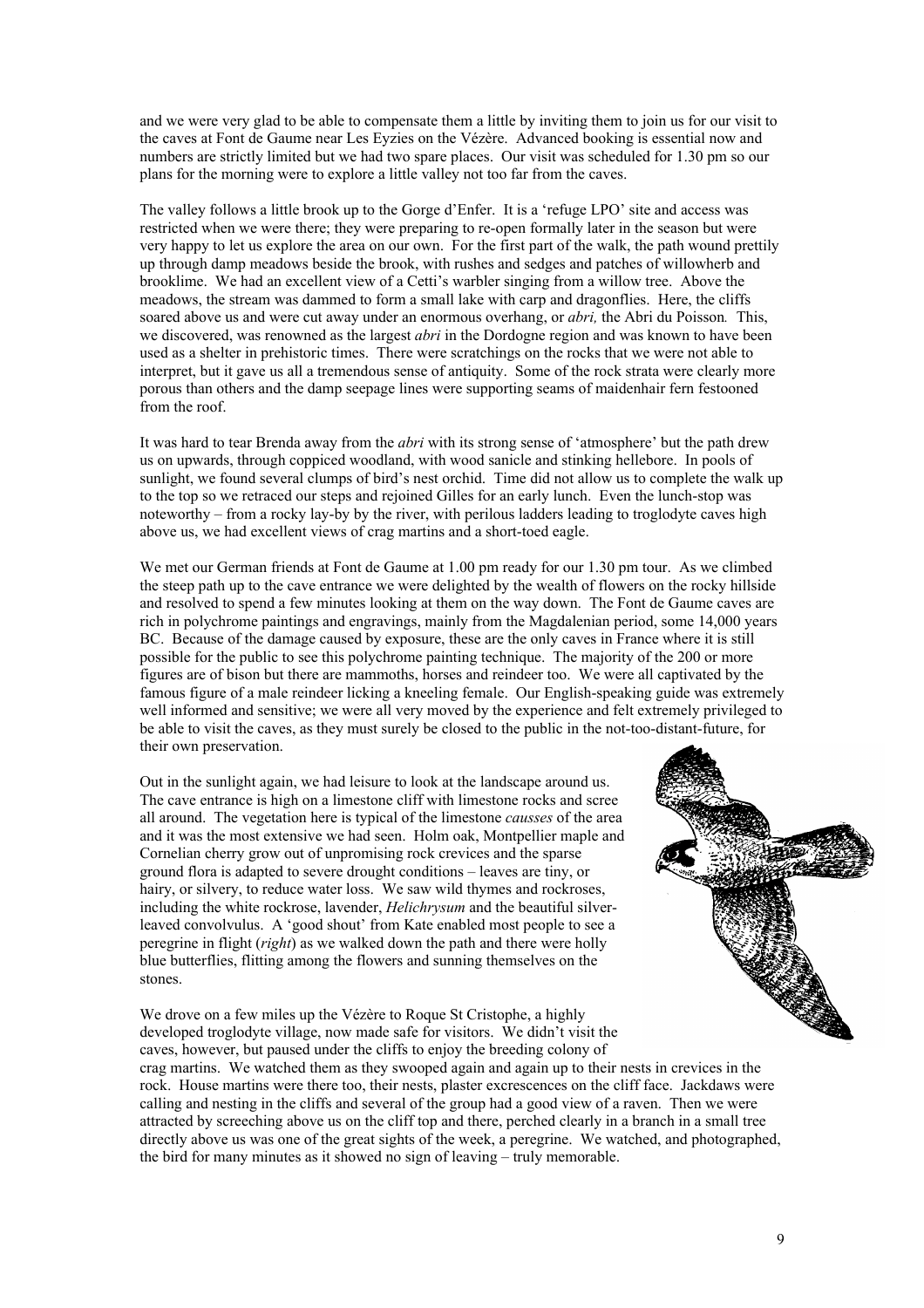A little farther on there was a car park among the trees and a little outdoor café. Some of the party went ahead for a 'recce', others stayed for a welcome cup of tea or an ice cream. After a while, refreshed, everyone foregathered in a remarkable meadow, surrounded by woodland. The butterflies and other invertebrates were excellent here: both grizzled skipper and Oberthur's grizzled skipper (one of the highlights of Humphrey's week), sooty copper, meadow and marsh fritillaries, several field crickets and a very large hunting spider – the nursery web spider *Pisaura mirabilis* – carrying her egg sac. The flowers in the meadow were good too, with burnt tip and military orchids and twayblades and, for the first time in the week, a large colony of the charming little adder's tongue fern. At the edge of the wood we found common spotted orchids and under a tree in the car park, some plants of the very attractive creamy-yellow flowered tuberous comfrey.

Our dinner tonight began with carrot soup followed by salmon and sorrel pastries. Then we had confit of duck and ratatouille, with cheese as usual and banana mousse to finish. Another little challenge was set by Chris: limericks, on themes from the week, were to be composed in time for dinner tomorrow night.

The natural world still had more delights for us because, although the weather was not altogether promising, and the consensus was that an organised 'watch' was not appropriate, there was a total eclipse of the moon in the early hours of Friday morning. Those of us who were awake were able to see it well, if intermittently, and the lovely rosy glow of the moon at totality was clearly visible through gaps in the cloud.

# *Friday May 16: Keith's Walk*

For our last early walk we repeated the route of the first day and enjoyed again some of the birds that had grown familiar during the week – though the weather was cooler after some rain during the night. the bird song was generally quieter and the golden oriole did not perform again.

After breakfast we set off on a more extensive exploration of some of the local walks, led by Keith. He took us across a field below Castang to where a fine medieval dovecote stands, somewhat in need of repair. We crept cautiously inside and as our eyes became accustomed to the darkness it was possible to see little heaps of owl pellets on the floor. Barn owl seemed likely but there was no easy way of confirming it. We could hear turtle doves calling across the valley and as we looked for them we picked out a fine buzzard perched on a tree in the morning sunshine. Keith led us down the hill to where an ancient and complex stone irrigation system of tanks and sluices has been preserved, and is still used in winter. Then we followed the path up into woodland where we were led up to an ancient ruined cottage with a badger sett close beside it. We searched for evidence of occupation and soon found tracks and slides, scratching logs and freshly used dung pits. We were attracted to some movement in the undergrowth and watched a gruesome battle being fought out between an ichneumon fly and a caterpillar which was, not surprisingly, putting up some resistance to the idea of having eggs laid inside it. Further into the wood a disturbed area, again with evidence of droppings, was tentatively identified as a wild boar wallow.

The wood gave way to sunny, open fields, big stone barns and stone farmhouses. The air was full of swallows and martins with linnets and stonechats in the hedgerows. Some of the group watched two lizards sunbathing for some minutes among flowerpots. Close to Castang, Keith introduced us to an interesting feature, characteristic of the area; a *laverie*, an ancient communal laundry area. It was a complicated stone construction, sited over a natural spring, with stone archways and various tanks for washing and livestock drinking troughs. In one deep tank, a particularly fine water frog was lazing quietly in the sun. From its large size, it was probably a marsh frog but, as with the frog in the Lagrave pond, it was difficult to identify with confidence.

We went back to Castang for another lovely salad lunch and afterwards, a 'free' afternoon was scheduled. This meant various things to different people. For some, it was a garden chair and a snooze in the sun. For others it was a chance to get those postcards written. For others it was a chance to search out more orchids or more butterflies and moths in the meadow. For others, it was the moment to explore the boiler room under the terrace from which we had seen bats emerge earlier in the week. Sure enough, there they were, half a dozen or so lesser horseshoe bats, hanging from the ceiling – some apparently sleeping, others carefully grooming themselves, with their strange, crumpled little faces within easy view for everyone to see.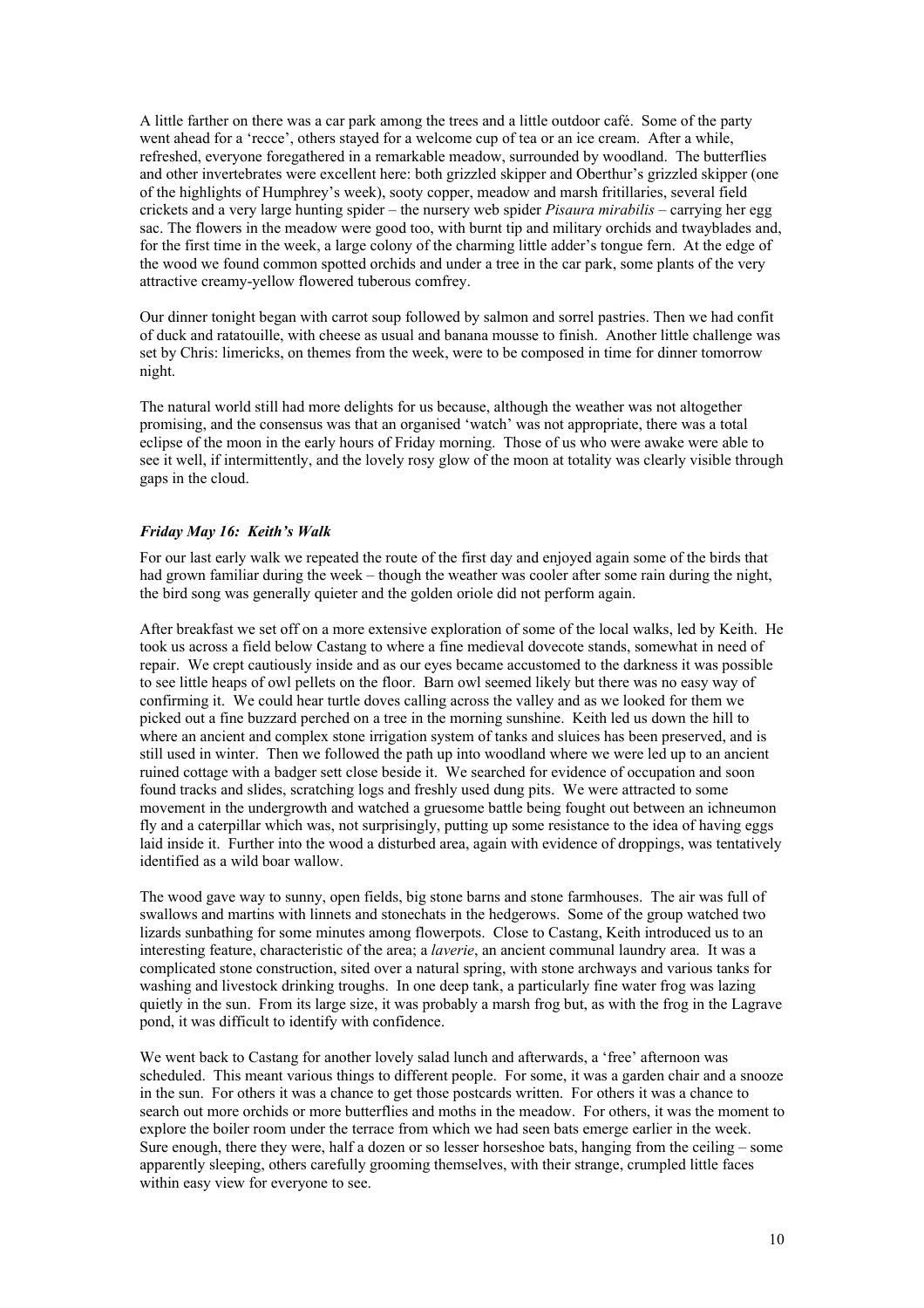The final delicious dinner of the week began with a mixed vegetable soup, followed by pâté and salad. The main course was pork steaks in a creamy sauce accompanied by carrots. Following the cheese, the meal was completed with a pear tart. Some lively limericks and other verse forms appeared as a result of Chris's challenge, and began an entertaining session in which a considerable amount of 'light' verse was shared. Then Olivia appeared to announce that a little bit of local wildlife was ready for inspection – to Sallie's delight, the resident female toad was visible in her hole under the terrace steps. Now, female common toads get larger the farther south you go in Europe; the Castang toad was a fine specimen that would not have looked lost on a dinner plate!

## *Saturday May 17: The return home*

Brenda had brought her watercolours and from time to time we were aware that she had found herself a quiet corner and was painting away with them. The resulting studies of some of the flowers we had seen were truly lovely. In gratitude to Gilles for the part he had played in enriching our week, and as a gentle tease for his rude remarks about *la mauvaise herbe* on the first day, we were able to give him a beautiful painting of meadow clary. Brenda had also done a painting of a selection of the flowers around Castang which made a perfect gift for Cathy, Keith and Olivia who had together truly given us a week to cherish.

Gilles was ready and waiting for us to load our cases onto the coach after breakfast and we were soon off. The now familiar scenery unfolded for us as we followed the river back to Bergerac. Black kites soared over the airport again and we left a bright early summer morning with a promise of a hot day. England was warm and welcoming too, and, after a wonderful week and some real friendships made, we regretfully bade each other goodbye, or perhaps *au revoir*.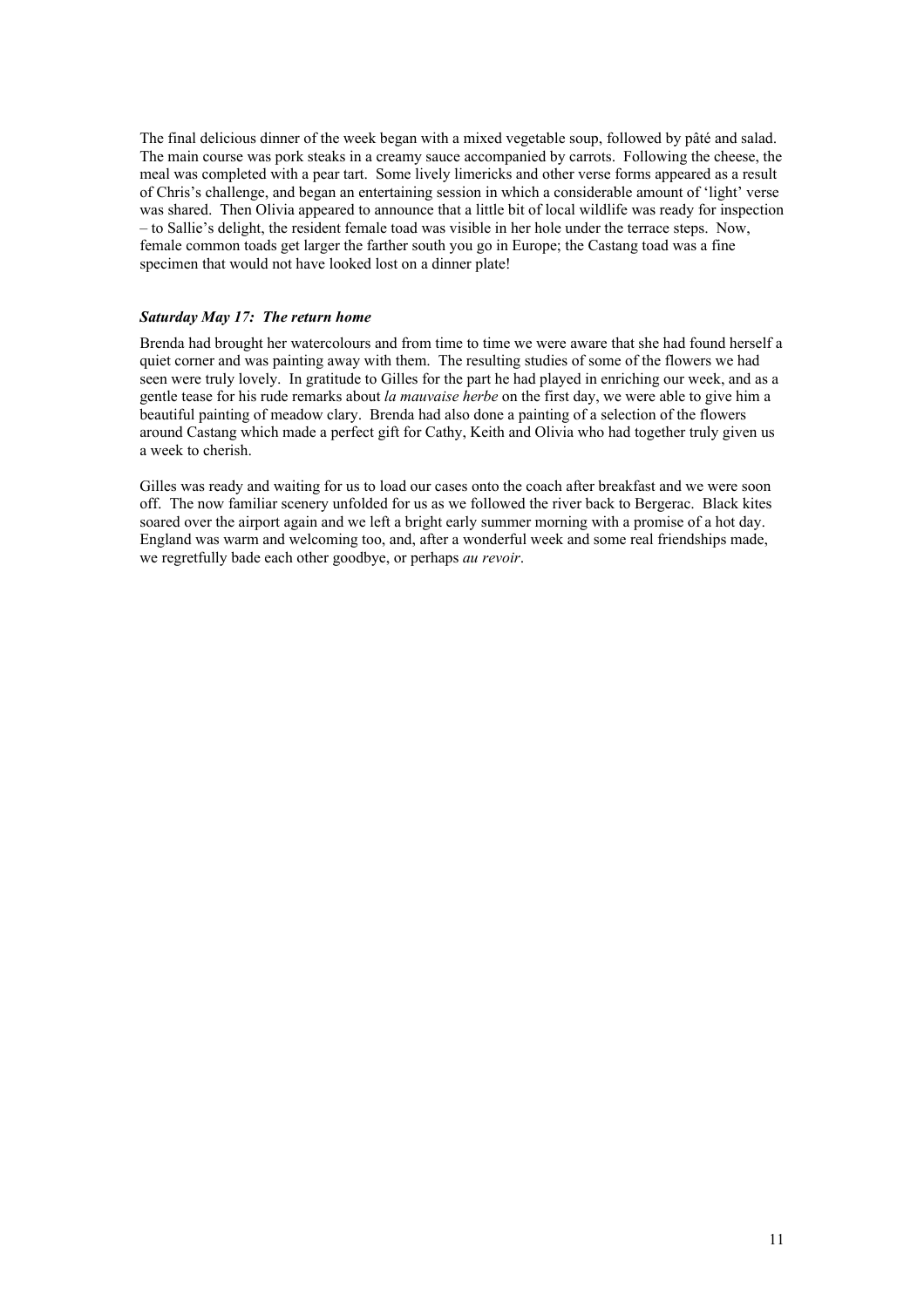# **BIRDS**

Grey heron Mute swan Mallard Honey buzzard Black kite Short-toed eagle Buzzard Kestrel Peregrine Grey partridge Yellow-legged gull Rock dove/feral pigeon Woodpigeon Collared dove Turtle dove Cuckoo H Barn owl H Tawny owl H Swift Alpine swift Hoopoe Green woodpecker Great spotted woodpecker Woodlark Skylark Sand martin Crag martin Swallow House martin Grey wagtail White wagtail Wren Dunnock Robin Nightingale H Black redstart Stonechat Wheatear Blackbird Song thrush Spotted flycatcher Fan-tailed warbler Melodious warbler Whitethroat Blackcap Bonelli's warbler Chiffchaff Firecrest Long-tailed tit Blue tit Great tit Marsh tit Nuthatch Short-toed treecreeper Golden oriole Red-backed shrike Jay Magpie

Jackdaw Carrion crow Raven Starling House sparrow Tree sparrow **Chaffinch** Serin Greenfinch Goldfinch Cirl bunting (*below* )

H – heard only



# **Mammals**

Fallow deer Rabbit Hare Red squirrel Badger (droppings) Shrew sp Wild boar (rootings) Pipistrelle sp (Gouffre de Proumeyssac) Lesser horseshoe bat (Castang)